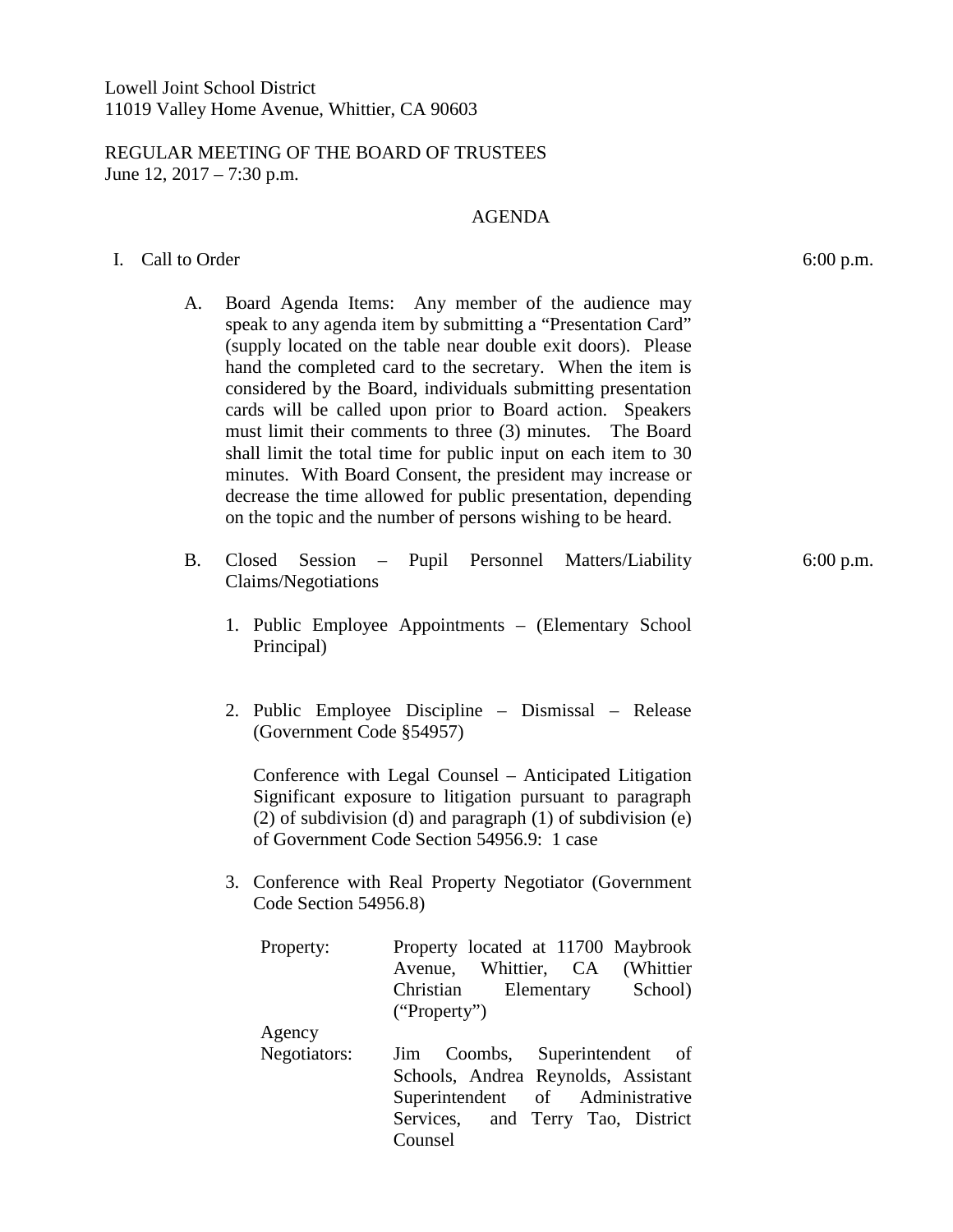|                 |                                              |                                                                                                                                                                                                                                                                                                                                | Meeting of the Board of Trustees<br>June 13, 2016<br>Page 2 |
|-----------------|----------------------------------------------|--------------------------------------------------------------------------------------------------------------------------------------------------------------------------------------------------------------------------------------------------------------------------------------------------------------------------------|-------------------------------------------------------------|
|                 | <b>Negotiating Parties:</b>                  |                                                                                                                                                                                                                                                                                                                                |                                                             |
|                 |                                              | Lowell Joint School District (Existing<br>Lessor) and Calvary Baptist Church of<br>Whittier (Lessee)                                                                                                                                                                                                                           |                                                             |
|                 | <b>Under Negotiation:</b>                    | Instruction to Negotiator will concern<br>terms associated with lease of the<br>identified Property                                                                                                                                                                                                                            |                                                             |
|                 |                                              | 4. Public Employee/Employer Relations - Superintendent's<br>Evaluation (Pursuant to Government Code Section 54957)                                                                                                                                                                                                             |                                                             |
| $\mathcal{C}$ . | <b>Regular Session</b>                       |                                                                                                                                                                                                                                                                                                                                | 7:30 p.m.                                                   |
|                 | II. Preliminary Procedural – Board President |                                                                                                                                                                                                                                                                                                                                |                                                             |
| A.              | Salute to the Flag                           |                                                                                                                                                                                                                                                                                                                                |                                                             |
| <b>B.</b>       |                                              | Reporting Out Action (if any) Taken in Closed Session                                                                                                                                                                                                                                                                          |                                                             |
| C.              | Introductions and Welcome of Guests          |                                                                                                                                                                                                                                                                                                                                |                                                             |
| D.              | Comments from the Public                     |                                                                                                                                                                                                                                                                                                                                | <b>INFORMATION</b>                                          |
|                 | 1.                                           | Board Agenda Items: Any member of the audience<br>may speak to any agenda item by submitting a<br>"Presentation Card" (supply located on the table near<br>double exit doors). Please hand the completed card to<br>the secretary. When the item is considered by the<br>Board, individuals submitting presentation cards will |                                                             |

be called upon prior to Board action. Speakers must limit their comments to three (3) minutes. The Board shall limit the total time for public input on each item to 30 minutes. With Board Consent, the president may increase or decrease the time allowed for public presentation, depending on the topic and the number

of persons wishing to be heard.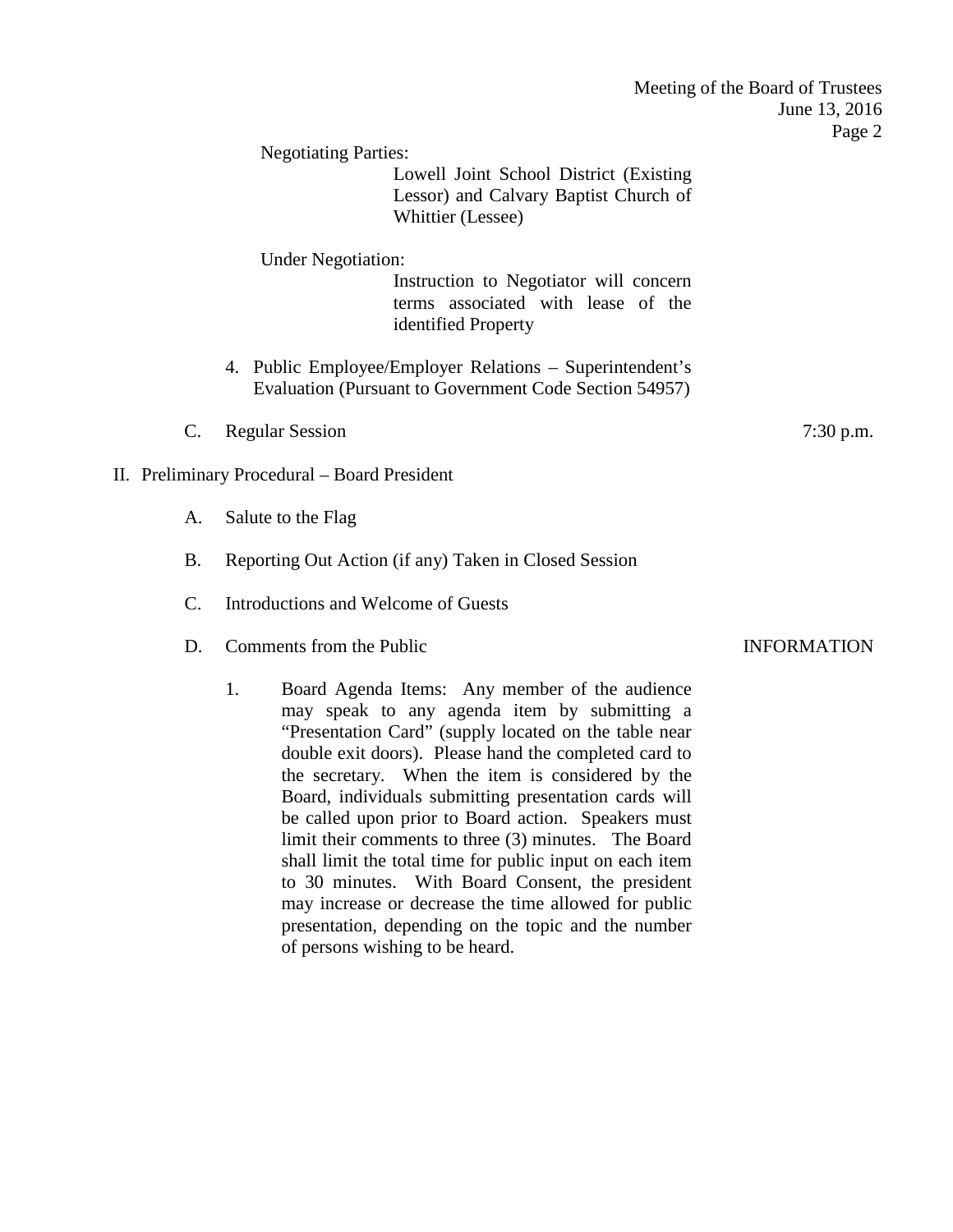Meeting of the Board of Trustees June 12, 2017 Page 3

|      |                          | 2.        | Topics Not on Agenda: Anyone in attendance may<br>address any issue by following the same identification<br>process as shown in II-D-1 above. Since the Board<br>cannot take action on items which are not on the<br>such items<br>will<br>be<br>referred<br>agenda,<br>to<br>the<br>Superintendent for handling. Individuals interested in<br>speaking to items which are not on the agenda will be<br>called upon under Item III. |                                                    |
|------|--------------------------|-----------|-------------------------------------------------------------------------------------------------------------------------------------------------------------------------------------------------------------------------------------------------------------------------------------------------------------------------------------------------------------------------------------------------------------------------------------|----------------------------------------------------|
|      | E.                       |           | Acknowledgement of Correspondence to the Board                                                                                                                                                                                                                                                                                                                                                                                      | <b>INFORMATION</b>                                 |
|      | F.                       |           | Approval of Agenda                                                                                                                                                                                                                                                                                                                                                                                                                  | <b>ACTION</b>                                      |
|      | G.                       |           | Approval of Minutes from the May 1, 2017 Board Meeting<br>and May 25, 2017 Special Board Meeting                                                                                                                                                                                                                                                                                                                                    | <b>ACTION</b>                                      |
| III. | Topics Not on the Agenda |           |                                                                                                                                                                                                                                                                                                                                                                                                                                     |                                                    |
| IV.  |                          | Reports   |                                                                                                                                                                                                                                                                                                                                                                                                                                     | <b>INFORMATION</b>                                 |
|      | A.                       | President | Timely Information from Board and Superintendent - Board                                                                                                                                                                                                                                                                                                                                                                            |                                                    |
| V.   |                          |           | Business Services - Andrea Reynolds                                                                                                                                                                                                                                                                                                                                                                                                 |                                                    |
|      | A.                       |           | Governor's May Revise Budget                                                                                                                                                                                                                                                                                                                                                                                                        | <b>INFORMATION</b>                                 |
|      | <b>B.</b>                |           | Public Hearing: Proposed Adopted 2017/18 Budget                                                                                                                                                                                                                                                                                                                                                                                     | PUBLIC HEARING/<br>INFORMATION/<br>(FIRST READING) |
|      | C.                       | Project   | Approval to Reject All Bids for the Olita Major Maintenance                                                                                                                                                                                                                                                                                                                                                                         | <b>ACTION</b>                                      |
|      | D.                       |           | Breach of Lease Contract by Calvary Baptist Church/Whittier<br>Christian Elementary School (Pre $K - 6$ ) – Maybrook Campus                                                                                                                                                                                                                                                                                                         | <b>INFORMATION</b>                                 |
| VI.  |                          |           | Human Resources - Jim Coombs                                                                                                                                                                                                                                                                                                                                                                                                        |                                                    |
|      |                          |           | No Items Except on Consent Calendar.                                                                                                                                                                                                                                                                                                                                                                                                |                                                    |
| VII. |                          |           | General – Jim Coombs                                                                                                                                                                                                                                                                                                                                                                                                                |                                                    |

No Items Except on Consent Calendar.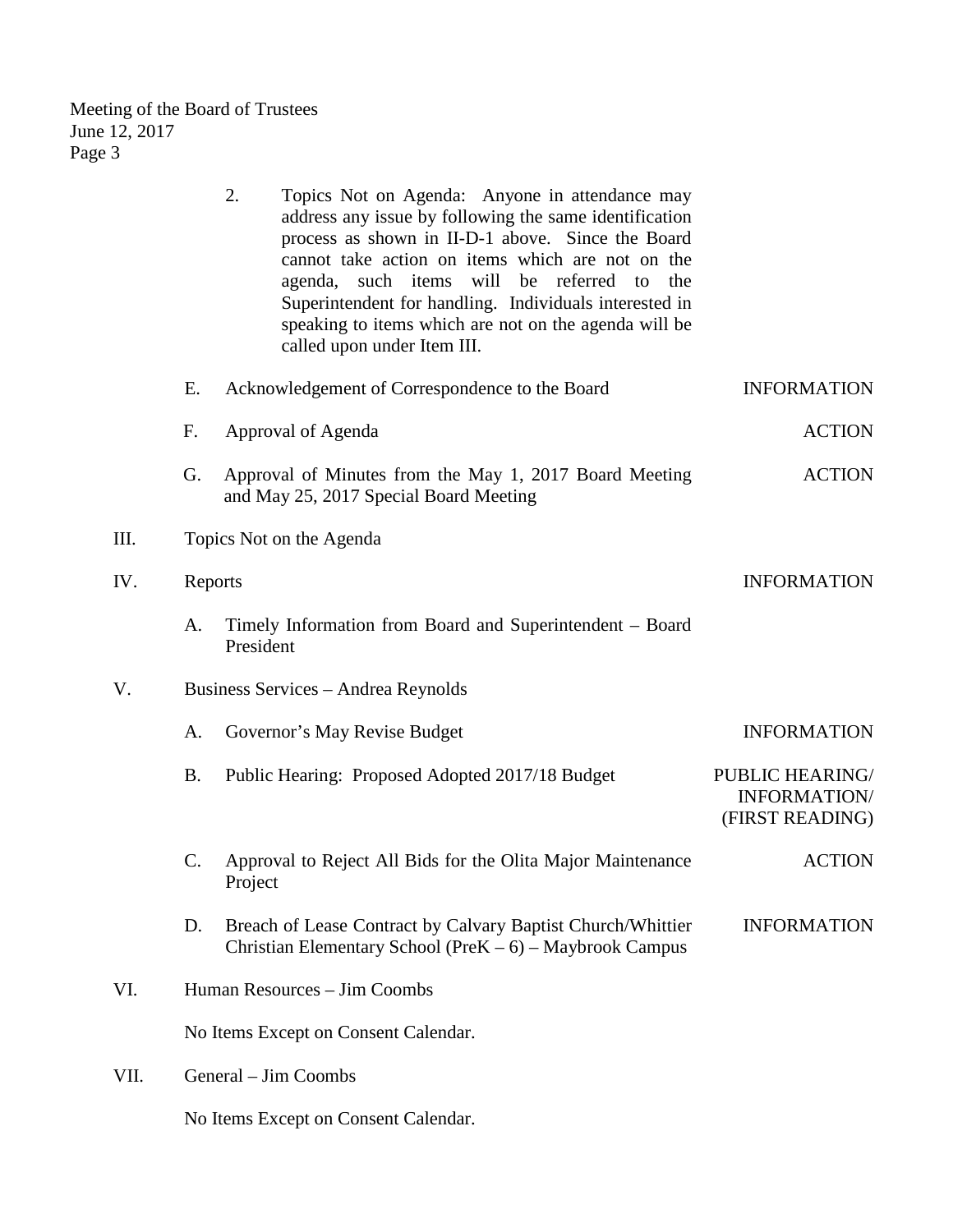|       |           | Meeting of the Board of Trustees |                                                                                                                                                                                                                                                                                                                                                                                                                                                   |                                                    |
|-------|-----------|----------------------------------|---------------------------------------------------------------------------------------------------------------------------------------------------------------------------------------------------------------------------------------------------------------------------------------------------------------------------------------------------------------------------------------------------------------------------------------------------|----------------------------------------------------|
|       |           |                                  |                                                                                                                                                                                                                                                                                                                                                                                                                                                   | June 12, 2017                                      |
|       |           |                                  |                                                                                                                                                                                                                                                                                                                                                                                                                                                   | Page 4                                             |
| VIII. |           |                                  | Curriculum/Instruction – Sheri McDonald                                                                                                                                                                                                                                                                                                                                                                                                           |                                                    |
|       | А.        |                                  | Local Control Accountability Plan - Local Indicators                                                                                                                                                                                                                                                                                                                                                                                              | INFORMATION/<br><b>ACTION</b>                      |
|       | <b>B.</b> | Plan                             | Public Hearing: District Local Control Accountability                                                                                                                                                                                                                                                                                                                                                                                             | PUBLIC HEARING/<br>INFORMATION/<br>(FIRST READING) |
| IX.   | C.        |                                  | Selection of English/Language Arts Textbooks<br><b>Consent Calendar</b>                                                                                                                                                                                                                                                                                                                                                                           | ACTION/<br>(SECOND READING)                        |
|       |           |                                  |                                                                                                                                                                                                                                                                                                                                                                                                                                                   |                                                    |
|       |           |                                  | Action by the Board in adoption of the "Consent Calendar"<br>means that all items appearing in this section are adopted by one<br>single motion, unless a Member of the Board or the<br>Superintendent requests that any such item be removed from the<br>"Consent Calendar" and voted upon separately. Generally,<br>"Consent Calendar" items are enacted upon in one action to<br>conserve time and permit focus on other-than-routine matters. |                                                    |
|       | A.        |                                  | Business Services - Andrea Reynolds                                                                                                                                                                                                                                                                                                                                                                                                               |                                                    |
|       |           | 1.                               | Purchase Order Report 2016/17 #11                                                                                                                                                                                                                                                                                                                                                                                                                 | <b>ACTION/</b><br>(RATIFICATION)                   |
|       |           | 2.                               | Warrant Listing Report 2016/17 #11                                                                                                                                                                                                                                                                                                                                                                                                                | <b>ACTION/</b><br>(RATIFICATION)                   |
|       |           | 3.                               | Approval of Annual Agreement with<br>The<br>Liquidation Company (TLC) for Sale/Disposal of<br><b>Surplus District Personal Property</b>                                                                                                                                                                                                                                                                                                           | <b>ACTION</b>                                      |
|       |           | 4.                               | Approval of Contract with Los Angeles County<br>Office of Education for the 2017/18 PeopleSoft<br><b>Financial Systems</b>                                                                                                                                                                                                                                                                                                                        | <b>ACTION</b>                                      |
|       |           | 5.                               | Resolution 2016/17 No. 701 Regarding the<br>Education Protection Account for the 2017/18<br>School Year                                                                                                                                                                                                                                                                                                                                           | <b>ACTION/</b><br>(RESOLUTION)                     |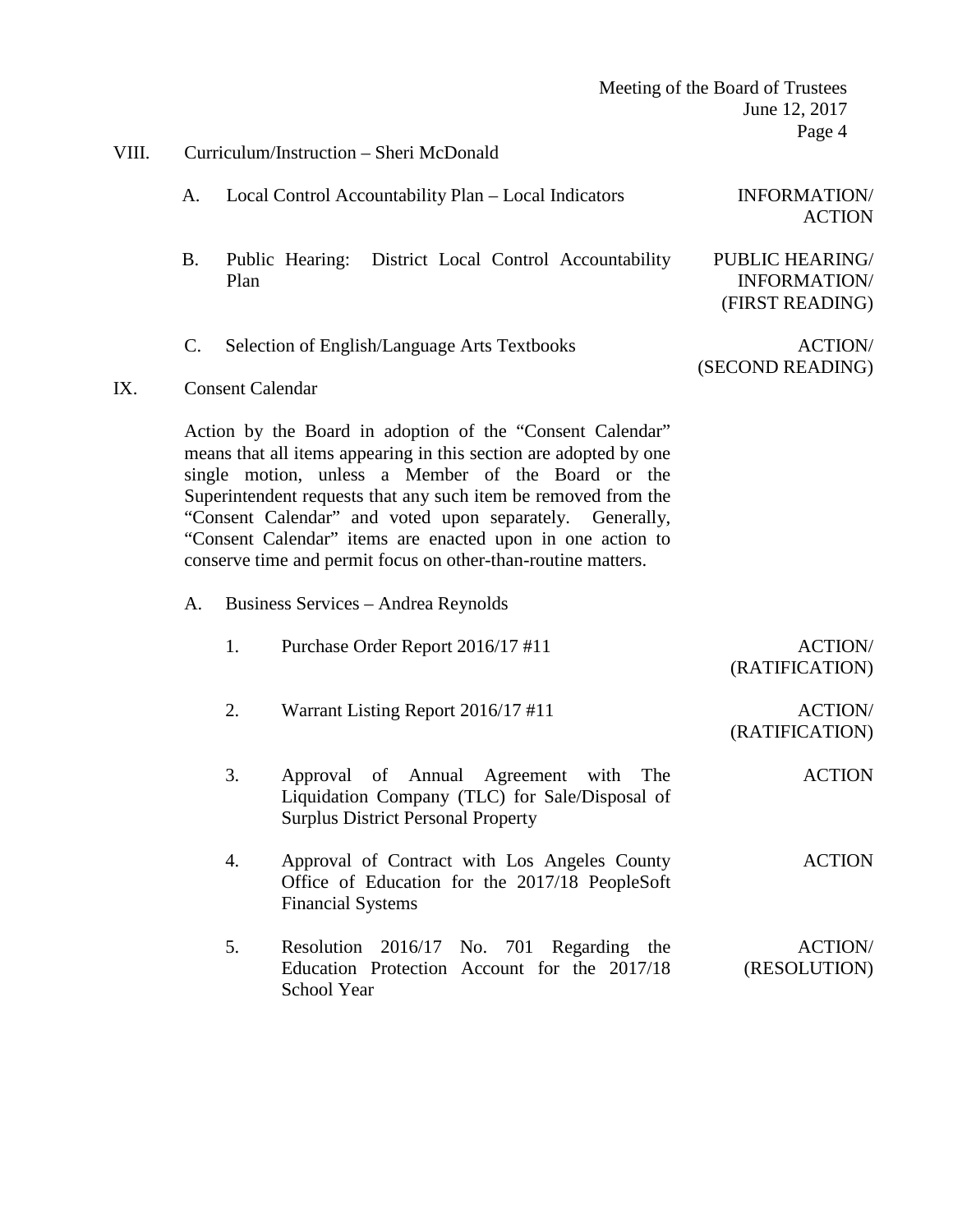Meeting of the Board of Trustees June 12, 2017 Page 5

| 6.              | $2016/17$ No.<br>Resolution<br>699<br>Approving<br>Assignment of Delinquent Tax Receivables to the<br>California Statewide Delinquent Tax Finance<br>Authority for the Fiscal Years Ending June 30 in<br>Each of the Years 2017 through 2019, and<br>Authorizing Execution and Delivery of Related<br>Documents and Actions | <b>ACTION/</b><br>(RESOLUTION)   |  |  |
|-----------------|-----------------------------------------------------------------------------------------------------------------------------------------------------------------------------------------------------------------------------------------------------------------------------------------------------------------------------|----------------------------------|--|--|
| 7.              | Approval of Amended Agreement with Reynolds<br>Consulting Group, Inc., for Preparing and Filing<br><b>State Mandate Claims</b>                                                                                                                                                                                              | <b>ACTION</b>                    |  |  |
| <b>B.</b>       | Human Resources - Jim Coombs                                                                                                                                                                                                                                                                                                |                                  |  |  |
| 1.              | Employer-Employee Relations/Personnel Report<br>2016/17 #11 Which Includes Hiring, Resignations,<br>Contract Adjustments,<br>and Retirements<br>for<br>Certificated, Classified,<br>Confidential<br>and<br>Employees                                                                                                        | <b>ACTION/</b><br>(RATIFICATION) |  |  |
| 2.              | Resolution 2016/17 No. 700 Regarding Layoff and<br><b>Reduction of Classified Personnel</b>                                                                                                                                                                                                                                 | <b>ACTION/</b><br>(RESOLUTION)   |  |  |
| $\mathcal{C}$ . | General – Jim Coombs                                                                                                                                                                                                                                                                                                        |                                  |  |  |
| 1.              | Approval of Additional Student to be Added to the<br>Independent Contract with Administrative Services,<br>Inc., to Provide Transportation for a District<br>Student for the 2016/17 School Year                                                                                                                            | <b>ACTION/</b><br>(RATIFICATION) |  |  |
| 2.              | Additional<br>Individual<br>Service<br>Approval<br>of<br>Agreements with Mary Kay Gallagher, Gallagher<br>Pediatric Therapy, a Nonpublic Nonsectarian<br>Agency, to Provide Occupational and Physical<br>Therapy Services for the 2016/17 School Year                                                                       | <b>ACTION/</b><br>(RATIFICATION) |  |  |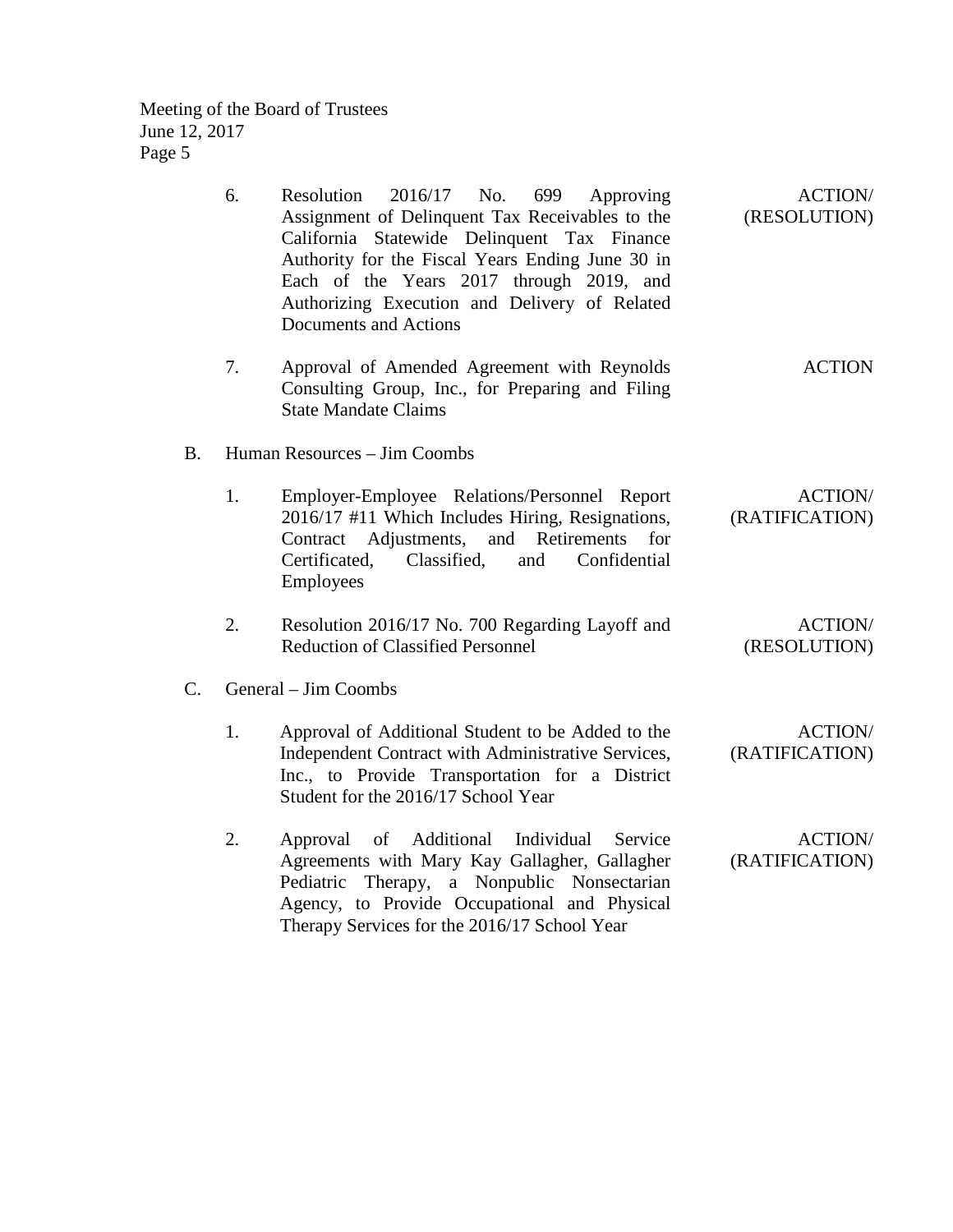|     | Meeting of the Board of Trustees                                                                                                                                                                                       |                                   |
|-----|------------------------------------------------------------------------------------------------------------------------------------------------------------------------------------------------------------------------|-----------------------------------|
|     |                                                                                                                                                                                                                        | June 12, 2017                     |
|     |                                                                                                                                                                                                                        | Page 6                            |
| 3.  | Approval of Contract Between Los Angeles County<br>Office of Education (LACOE) Instructional Technology<br>Outreach Services and Meadow Green Elementary<br>School for the 2016/17 School Year                         | <b>ACTION</b>                     |
| 4.  | Approval of Student Teaching Agreement with<br>Chapman University Effective August 1, 2017 through<br>September 1, 2022                                                                                                | <b>ACTION</b>                     |
| 5.  | Approval of Student Teaching Agreement with<br>University of Redlands Effective June 1, 2017 through<br>June 30, 2019                                                                                                  | <b>ACTION/</b><br>(RATIFICATION)  |
| 6.  | Acceptance of Donation                                                                                                                                                                                                 | <b>ACTION/</b><br>(RATIFICATION)  |
| 7.  | Approval to Pay the Orange County School Boards<br>Association Annual Membership for the 2017/18<br><b>School Year</b>                                                                                                 | <b>ACTION</b>                     |
| 8.  | Approval to Pay the California School Boards<br>Association Membership for the 2017/18 School Year                                                                                                                     | <b>ACTION</b>                     |
| 9.  | Approval to Pay Association of California School<br>Administrators Membership for the 2017/18 School<br>Year                                                                                                           | <b>ACTION</b>                     |
| 10. | Approval to Pay the Whittier Area Chamber of<br>Commerce Annual Membership for the 2017/18 School<br>Year                                                                                                              | <b>ACTION</b>                     |
| 11. | Approval to Pay the La Habra Chamber of Commerce<br>Annual Membership for the 2017/18 School Year                                                                                                                      | <b>ACTION</b>                     |
| 12. | Approval of the Internship Agreement for Field<br>Experience for Speech Language Pathology Assistants<br>Between Lowell Joint School District and Biola<br>University, Inc. from June 1, 2017, through May 31,<br>2018 | <b>ACTION/</b><br>(RATIFICATION)  |
| 13. | Approval of Consultant Agreement with Sarah Lawson<br>to Provide Piano Accompaniment for the Rancho-<br>Starbuck Intermediate School Choir from December<br>2016 through May 2017                                      | <b>ACTION</b> /<br>(RATIFICATION) |